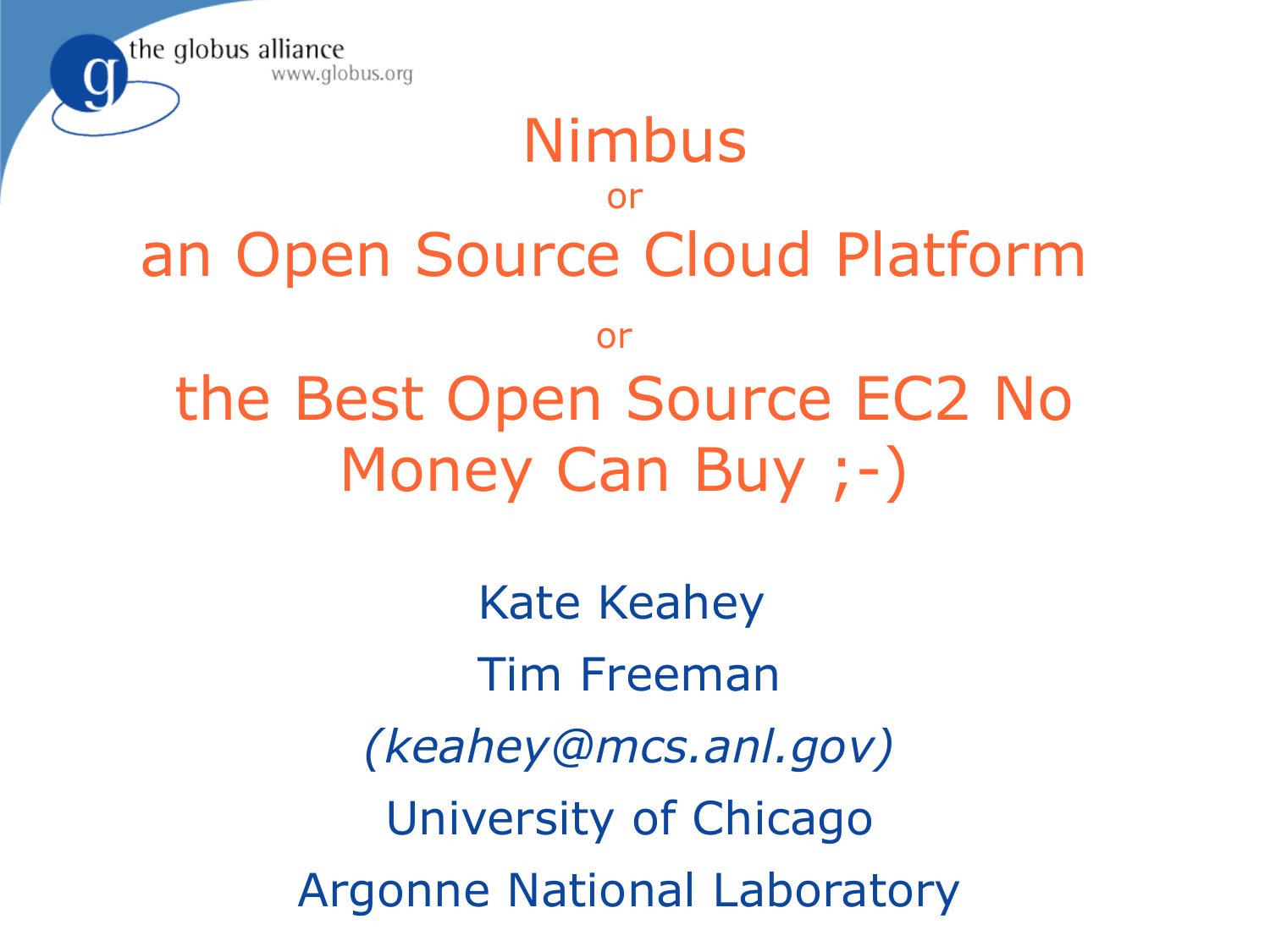### What Are Clouds?

#### *Software-as-a-Service (SaaS)*

*e.g., Animoto*

#### *Platform-as-a-Service (PaaS)*

*e.g.GoogleApp Engine*

#### *Infrastructure-as-a-Service (IaaS)*



*e.g., AWS, GoGrid, Flexiscale, Science Clouds*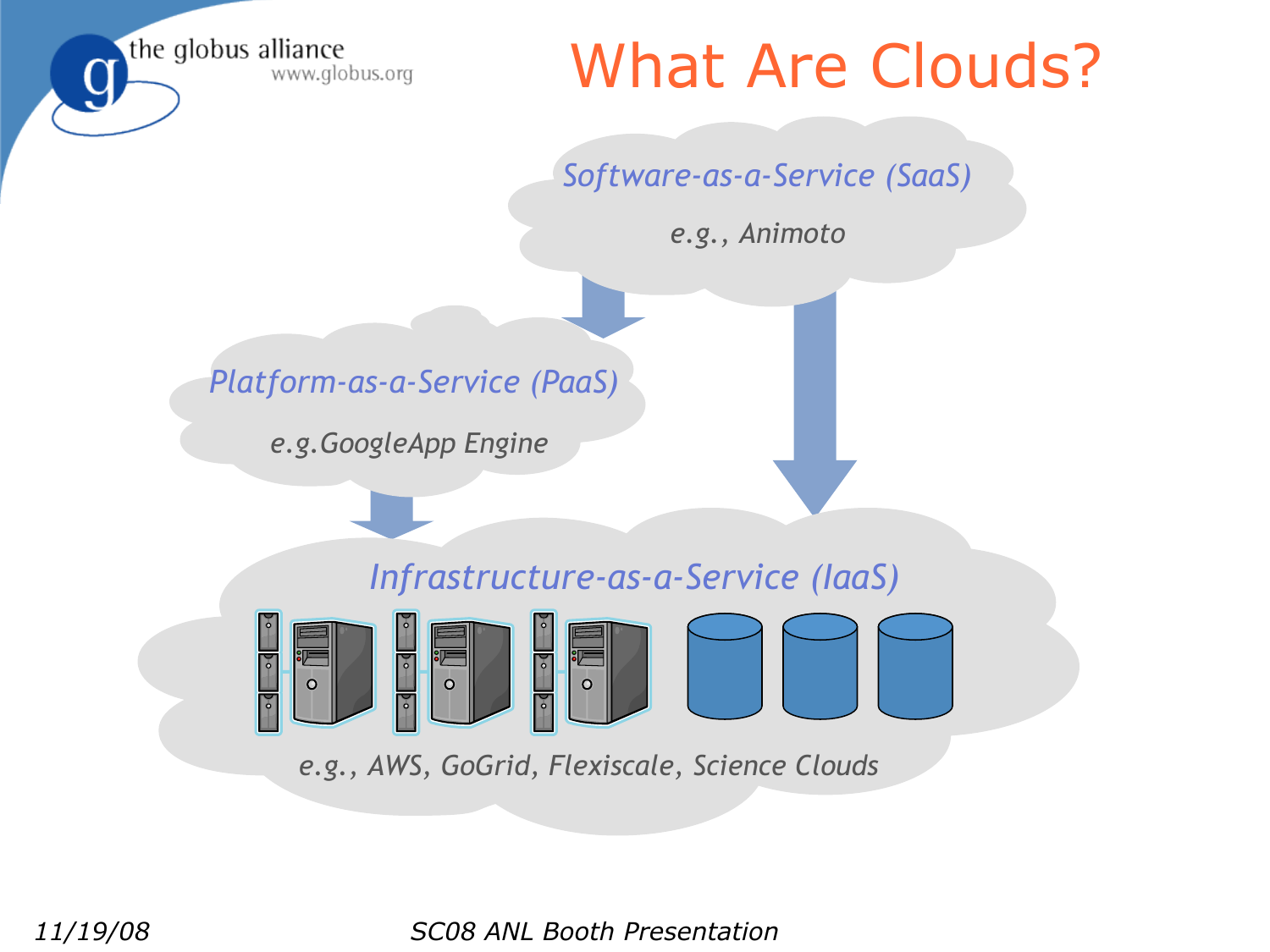

# What is Nimbus?

- An extensible open source Infrastructure-as-a-Service implementation
	- ◆ Turns your cluster into a cloud
- Why open source IaaS?
	- ◆ **Experiment and use:** make your own cloud or configure a private cloud
	- ◆ **Customize:** try new things, make the IaaS paradigm work for your application domain
- Our particular interest in customization: scientific computing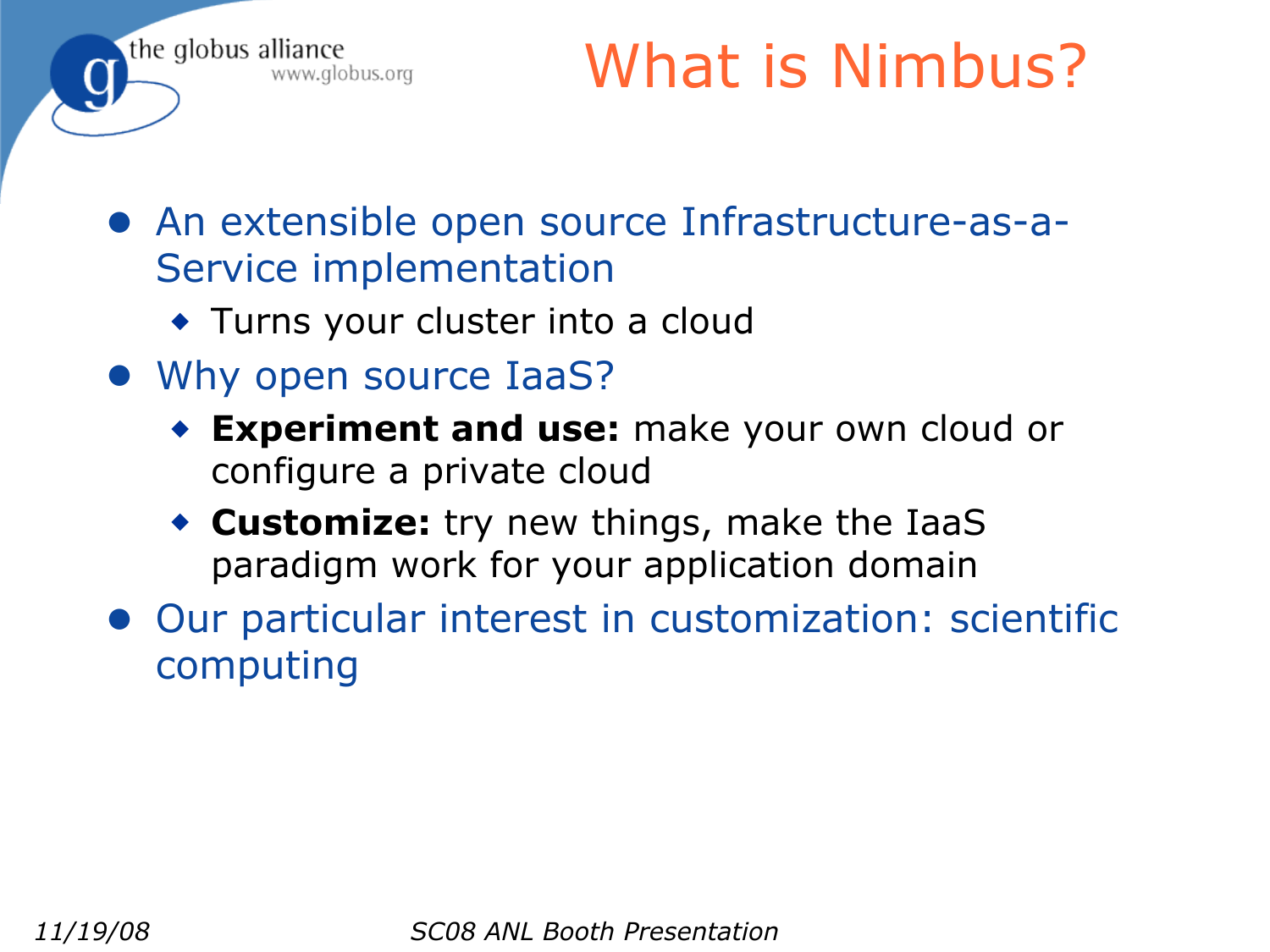

# Nimbus Features

- Cloud computing infrastructure
	- ◆ WSRF and EC2 interfaces
	- ◆ Xen implementation (KVM in preparation for release)
	- ◆ Launches flexibly defined groups of VMs and configures their networking
- Can be configured to use familiar schedulers like PBS and SGE to manage VMs
	- ◆ The workspace pilot
- Launches self-configuring virtual clusters
	- ◆ The context broker
- Defines an extensible architecture
	- ◆ And has been extended by various projects

**News Flash: Ian Gable from UVIC becomes a Nimbus committer!**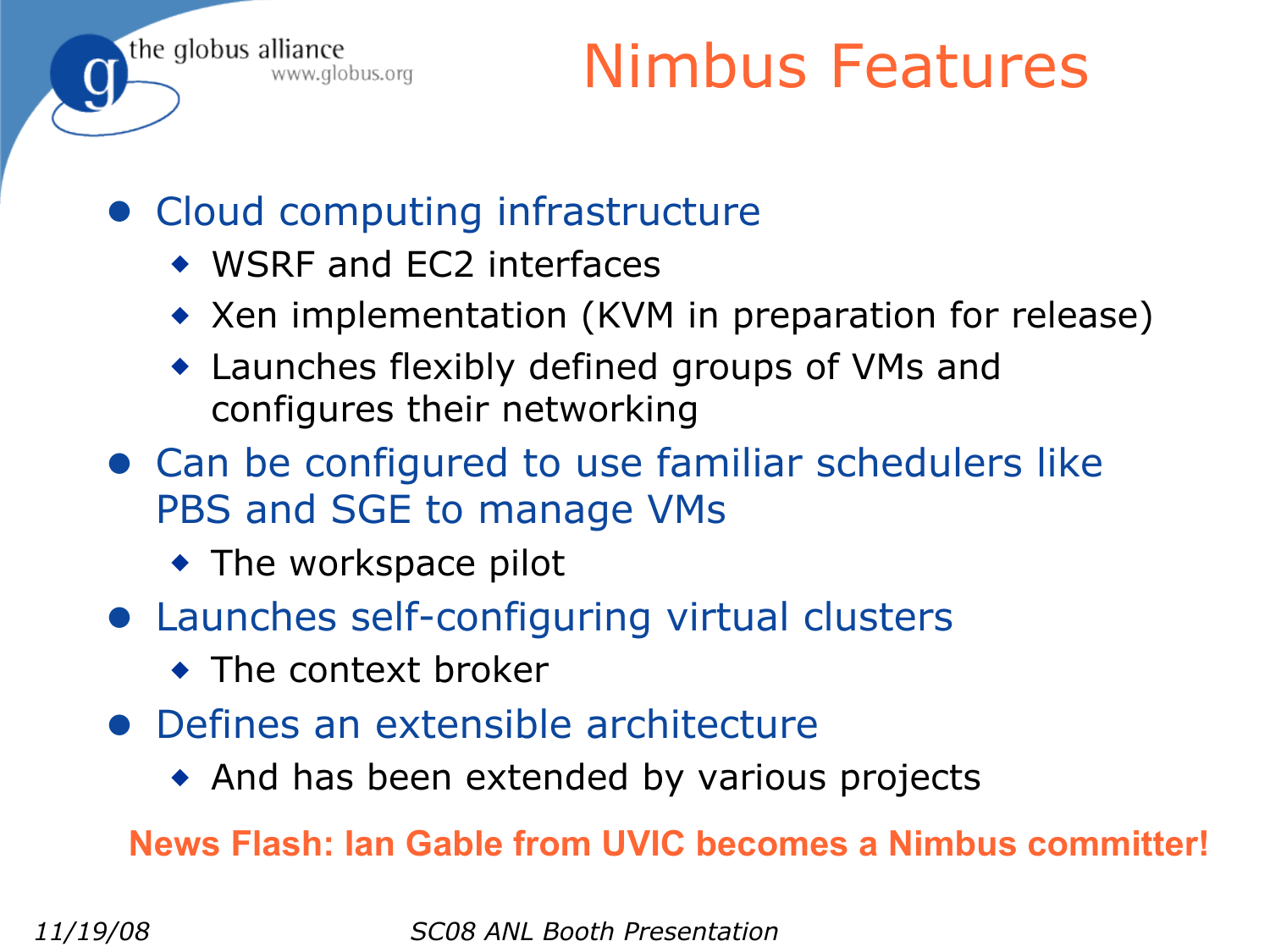### 5-click Guide to Nimbus

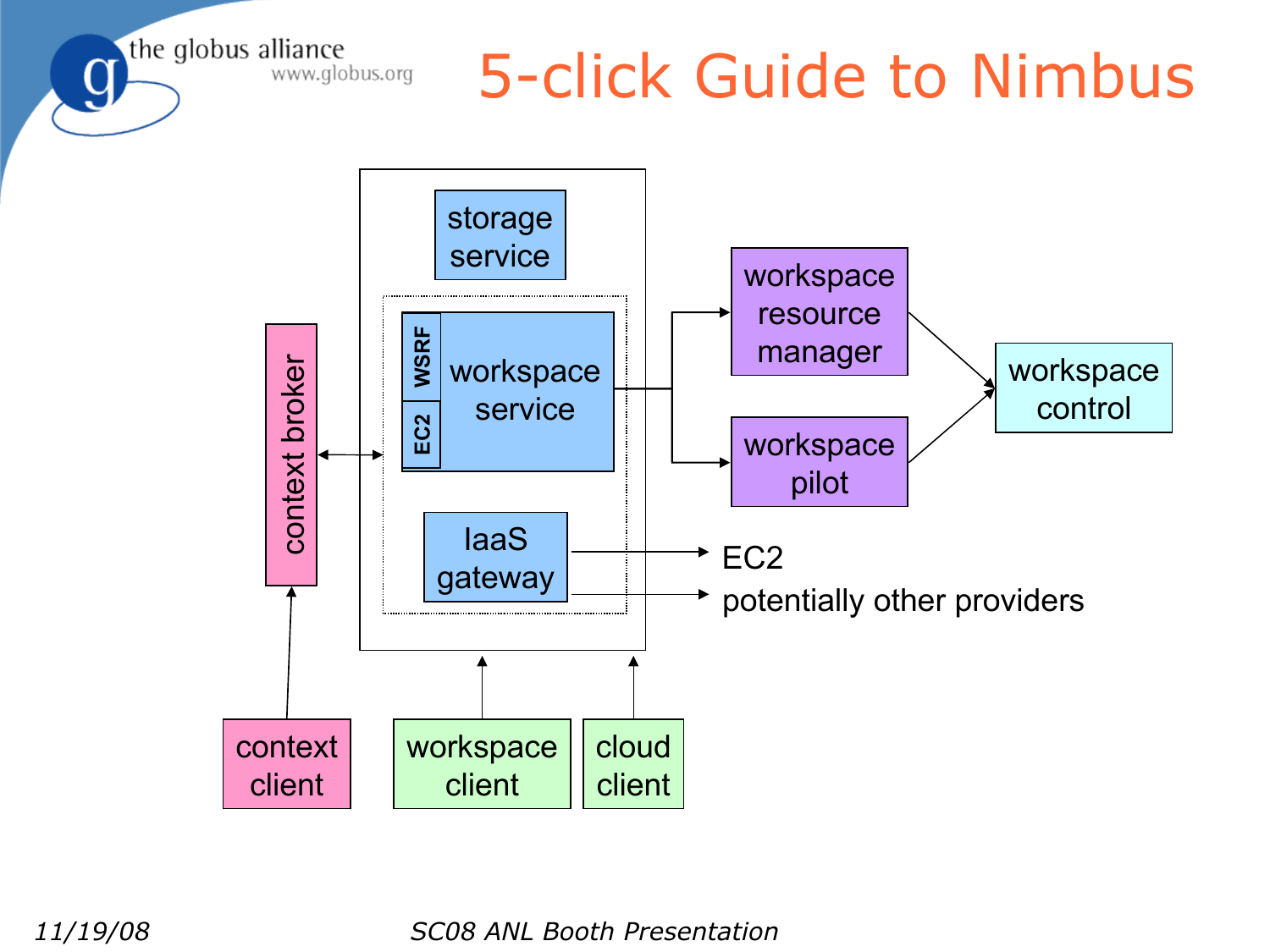

Science Clouds

**News Flash: the Masaryk cloud officially available online today!**

#### **Introduction to Nimbus @ UC**

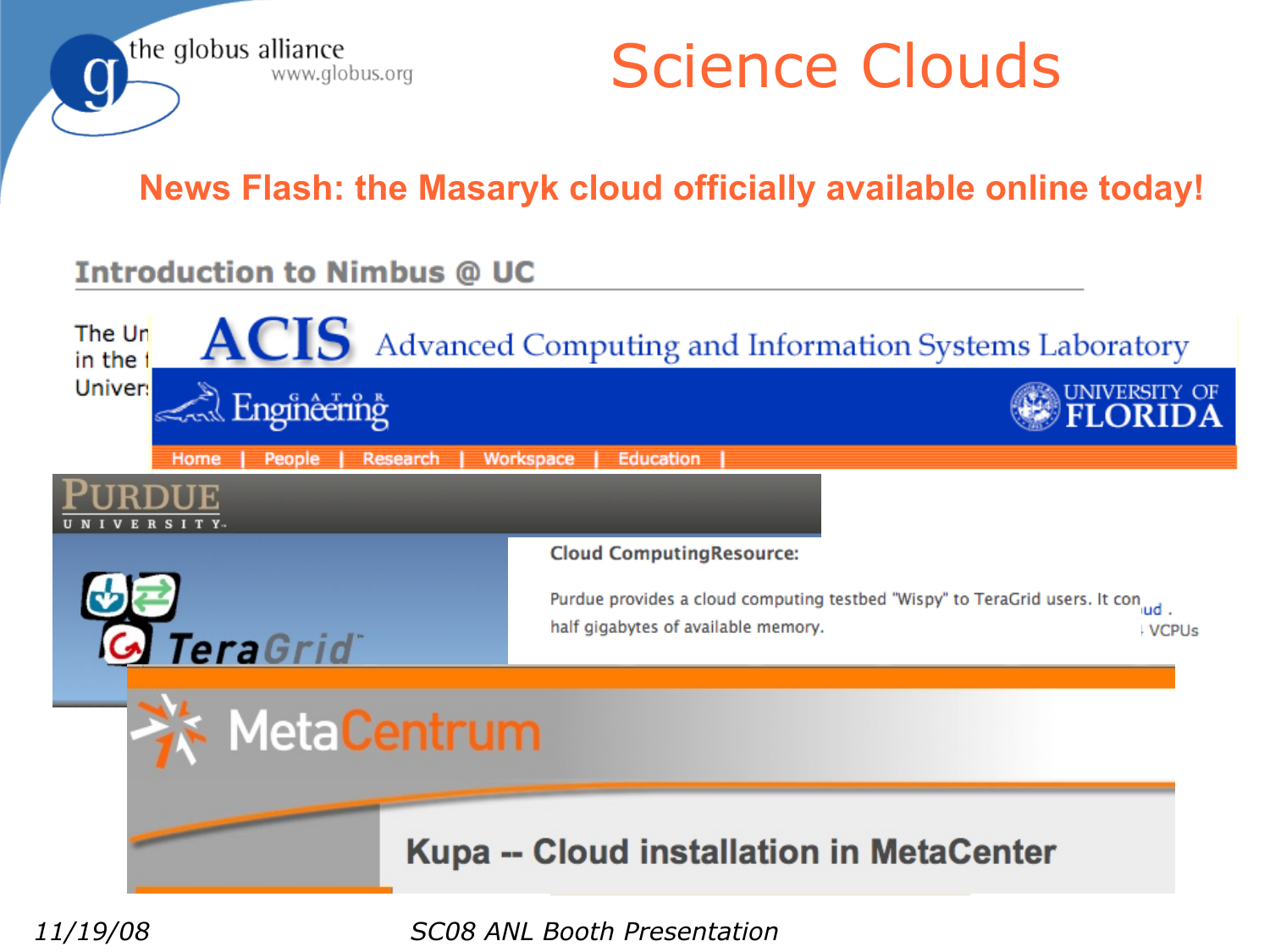# Science Clouds: Goals

- Make it easy for scientific projects to experiment with cloud computing
	- ◆ Can cloud computing be used for science?
- Customize software in response to the needs of scientific projects
	- ◆ Start with EC2-like functionality and evolve to serve scientific projects: virtual clusters, diverse resource leases
	- ◆ Federating clouds: moving between cloud resources in academic and commercial space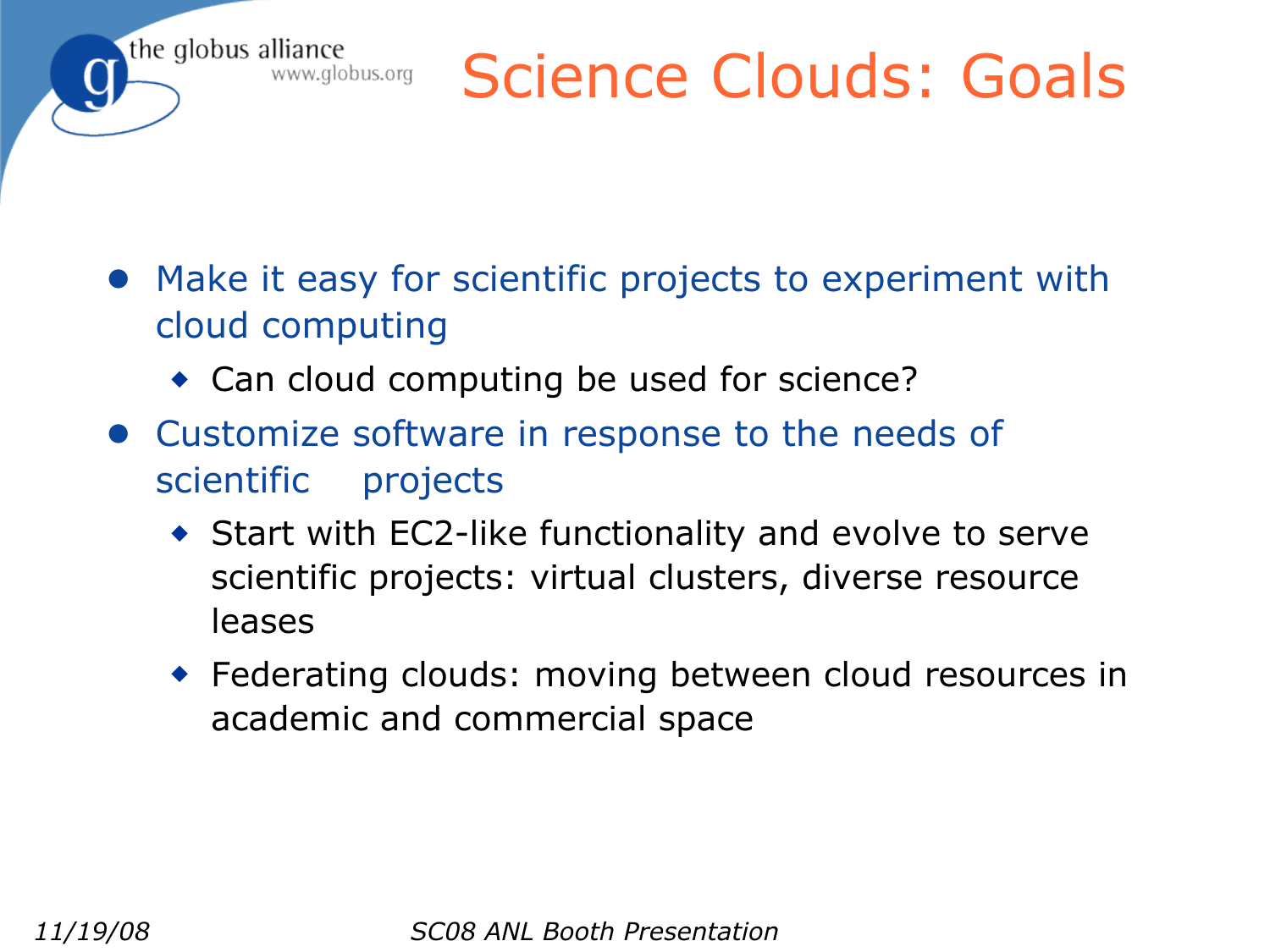# Who Runs on Science Clouds?



#### *Project diversity: Science, CS, education, build&test…*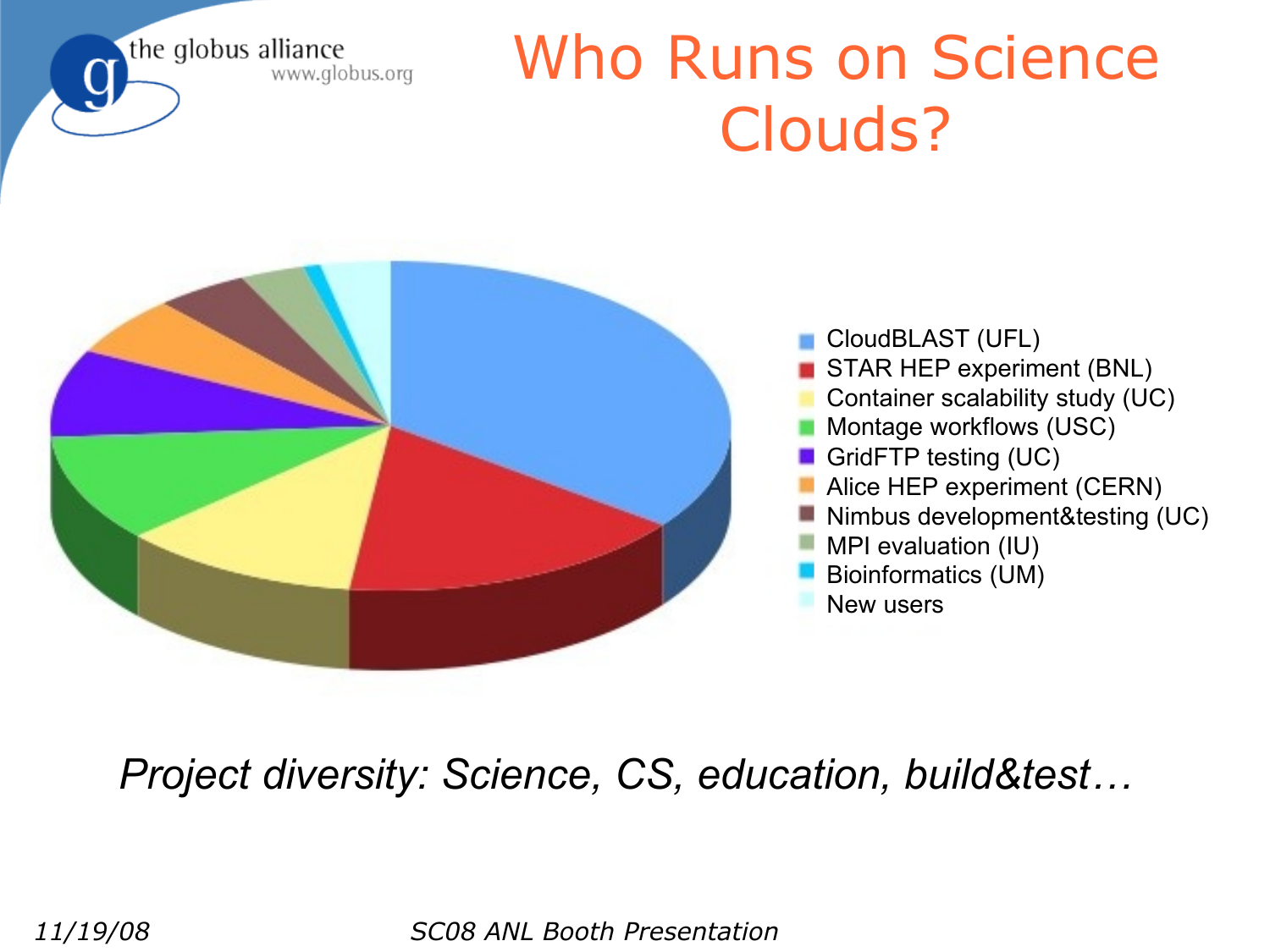

- CS research: investigate latency-sensitive apps, e.g. hadoop
- Need access to distributed resources, and high level of privilege to run a ViNE router
- Virtual workspace: ViNE router + application VMs
- *Paper: "CloudBLAST: Combining MapReduce and Virtualization on Distributed Resources for Bioinformatics Applications" by Andréa Matsunaga, Maurício Tsugawa and José Fortes, accepted to eScience 2008.*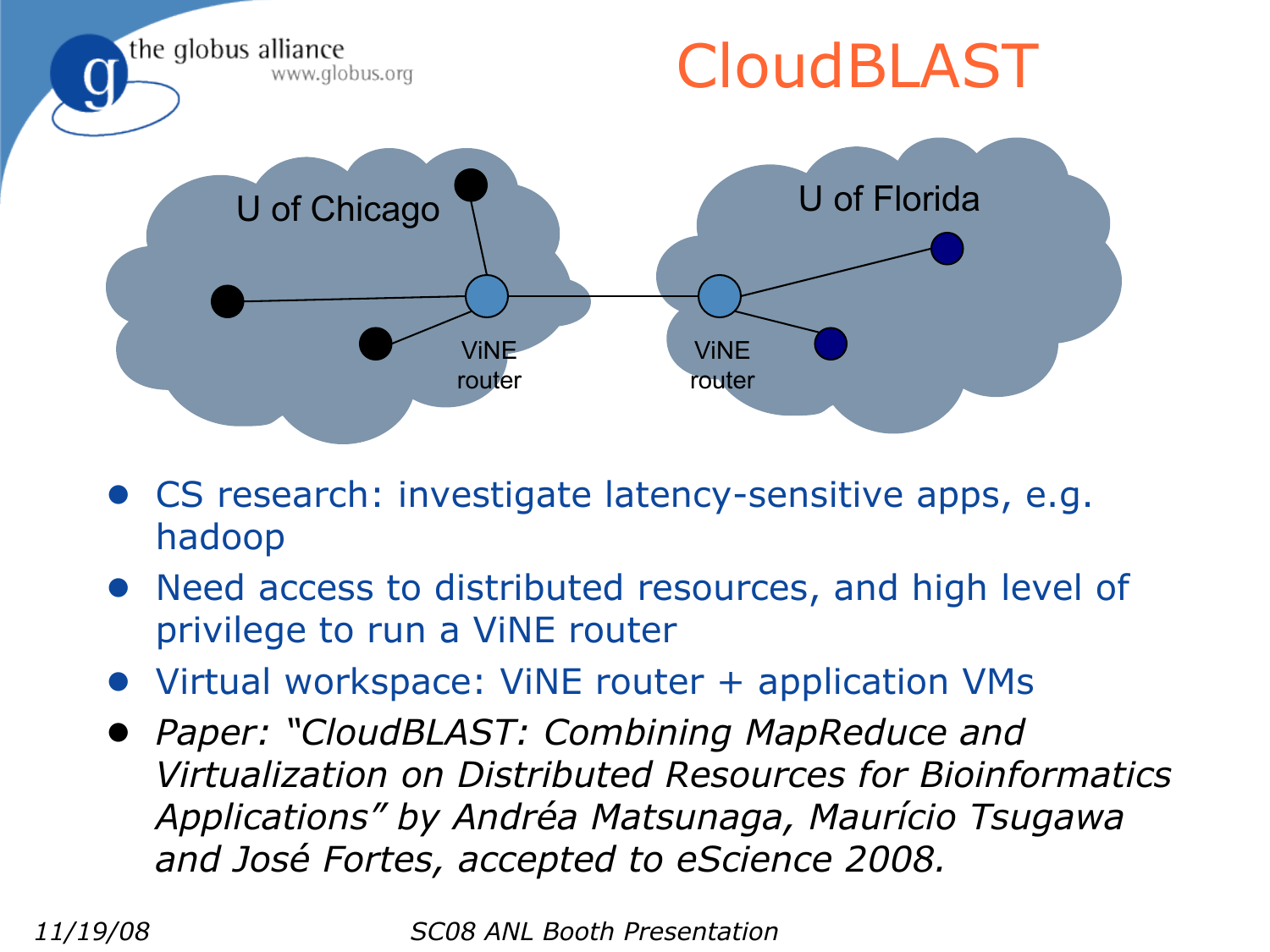



- STAR: a high-energy physics experiment
- **Needs resources with the right configuration** 
	- ◆ Complex environments: correct versions of operating systems, libraries, tools, etc all have to be installed.
	- ◆ Consistent environments: require validation
- Solution: deploy a virtual OSG STAR cluster
	- ◆ OSG CE (headnode) plus STAR worker nodes: SL4 + STAR conf
- **Requirements**

the globus alliance

www.globus.org

- ◆ One-click virtual cluster deployment
- Migration: Science Clouds -> EC2
	- Last September: EC2 runs of up to 100 nodes (production scale, non-critical codes)
	- Testing for critical production deployment
- Work by Jerome Lauret, Doug Olson, Leve Hajdu, Lidia Didenko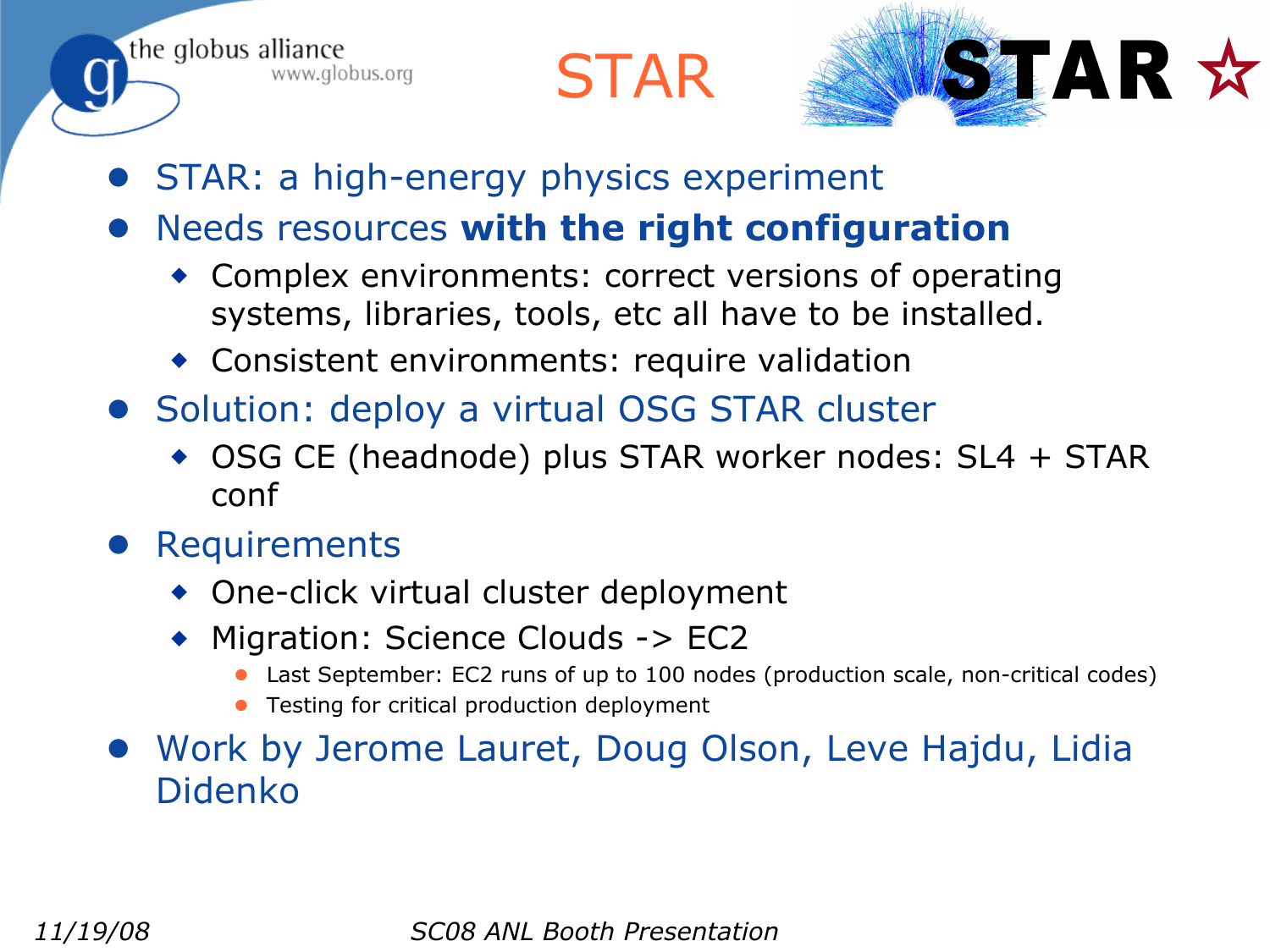# Infrastructure Testing

- Project: tests of various Globus components on different platforms for correctness and scalability
- Need short-term but flexible access to diverse platforms
- Workspaces: Globus 101 + others

the globus alliance

www.globus.org

- Work by various members of the Globus Toolkit (Tom Howe, John Bresnahan, Stu Martin, Martin Feller)
- Resulted in provisioning a private Nimbus cloud for Globus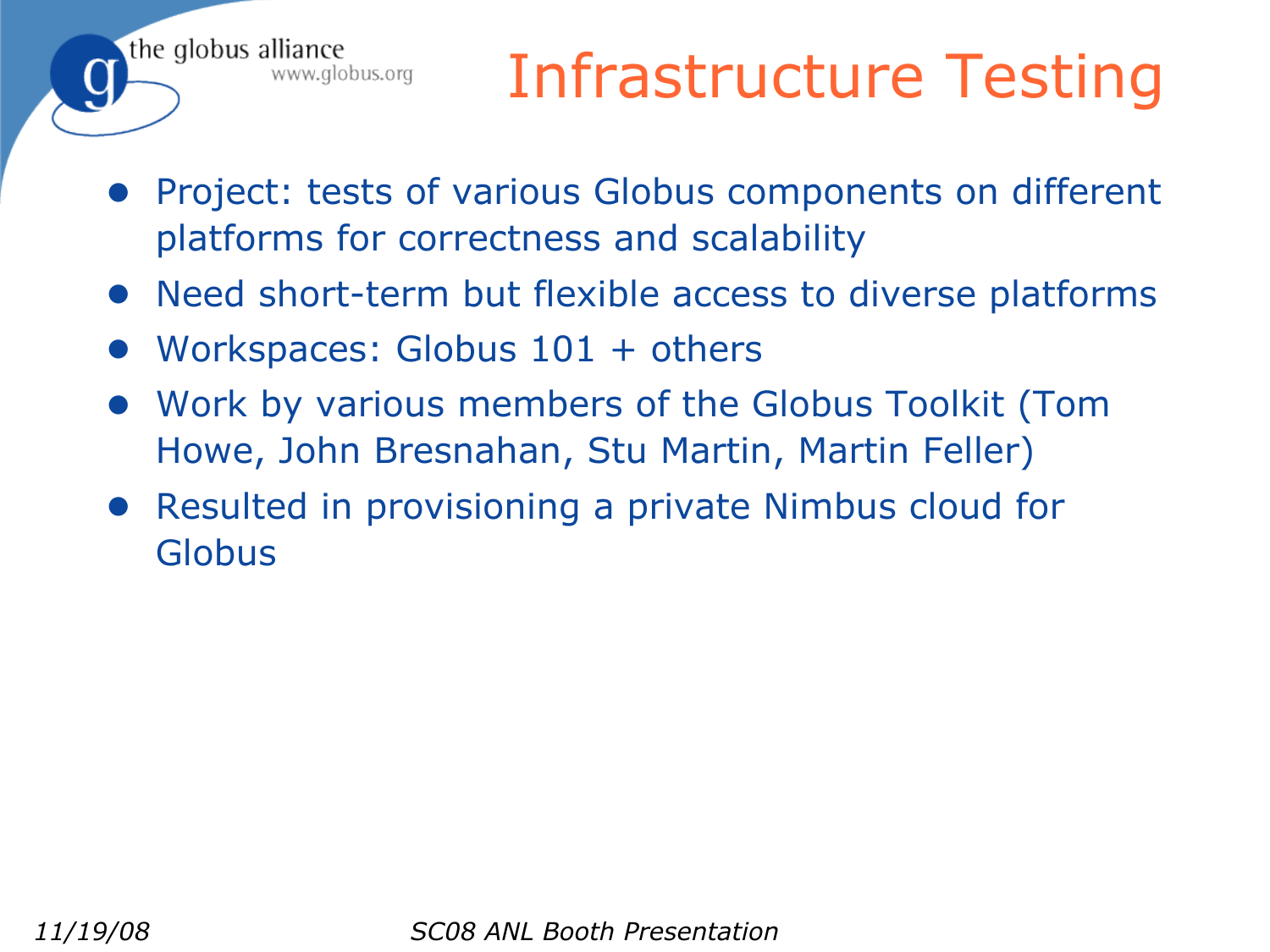Alice HEP Experiment at the globus alliance **CERN** IonALISA ALICE **MonALISA Repository for ALICE** ONitoring Agents using a La Administration Section : ALICE Reports : Events XML Feed : Firefox Toolbar ★ : MonaLisa GUI Repository Home **ALICE Repository** ALICE Repository  $\uparrow$ Satellite Hybrid Map Google Map GØB Shifter's dashboard Running trend Production info Job Information SE Information E Services Network Traffic **E-C** FTD Transfers **E-C** CAF Monitoring E-C SHUTTLE E LCG exp. monitoring **E-C** Build system Dynamic charts Ξ close all This page: bookmark, **URL Running jobs trend** 2000 mi oogle Imagery @2008 TerraMetrics, NASA - Terms of Use Running Jobs (C) ML Service Down (C) No Active Jobs (C) ML Service Down & no running jobs **Find your location** Map options  $\boxminus$ 13700  $\sqrt{\phantom{a}}$  Show xrootd transfers  $\sqrt{\phantom{a}}$  Show site relations Jump to: Europe North America South America Asia World Save position and options Running jobs trend

#### *Collaboration with the CERNVM project*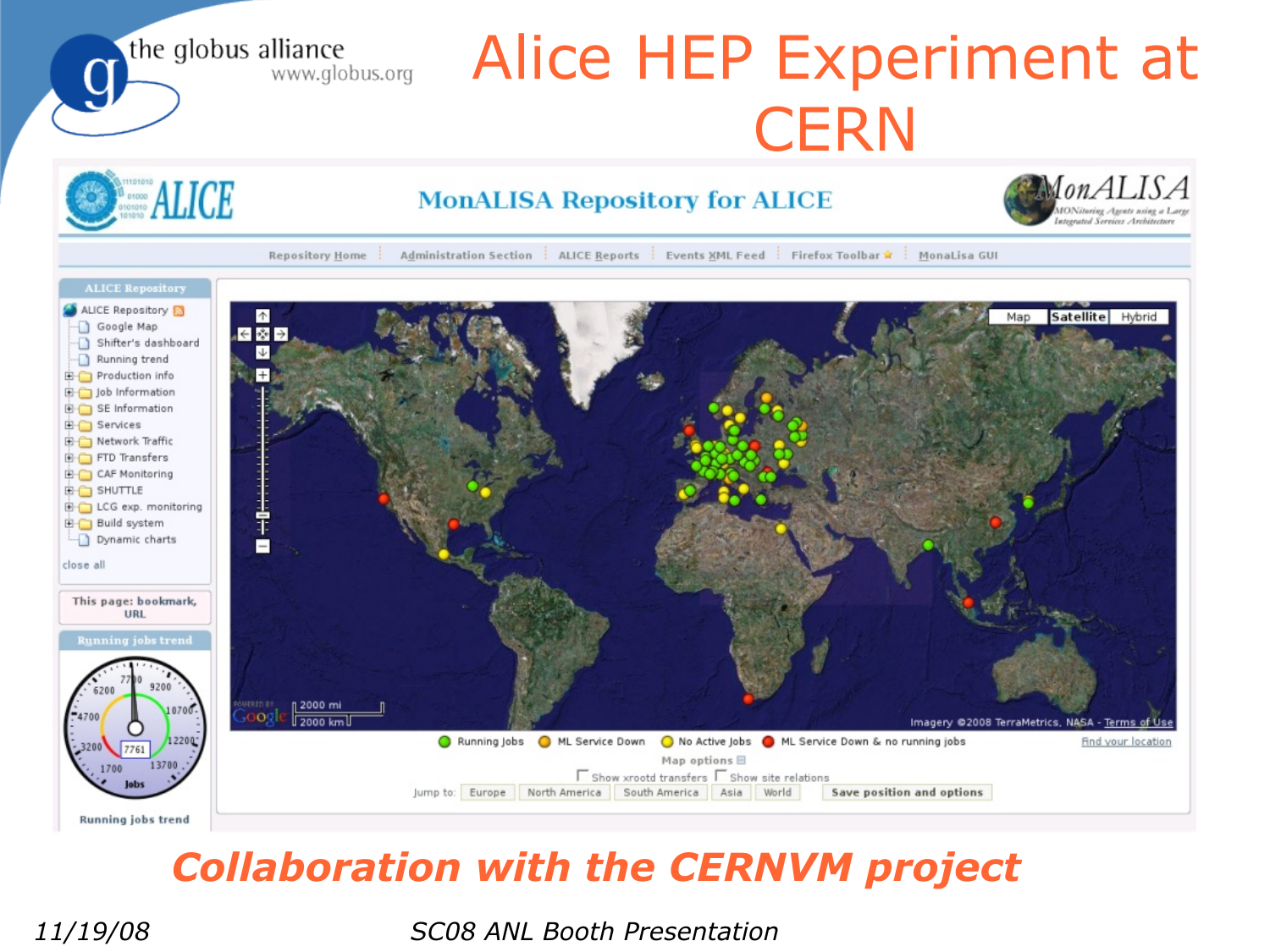

### Other Projects

- Evaluating a cloud from user's perspective
	- ◆ *Paper:* "*Exploration of the Applicability of Cloud Computing to Large-Scale Scientific Workflows", C. Hoffa, T. Freeman, G. Mehta, E. Deelman, K. Keahey, SWBES08: Challenging Issues in Workflow Applications*
- **Economics** 
	- ◆ *Paper: "Testing Different Imitation Strategies in PD Game on Networks", Svarc, P. and N. Svarcova, Journal of Economic Interaction and Coordination (JEIC-D-08-00034).*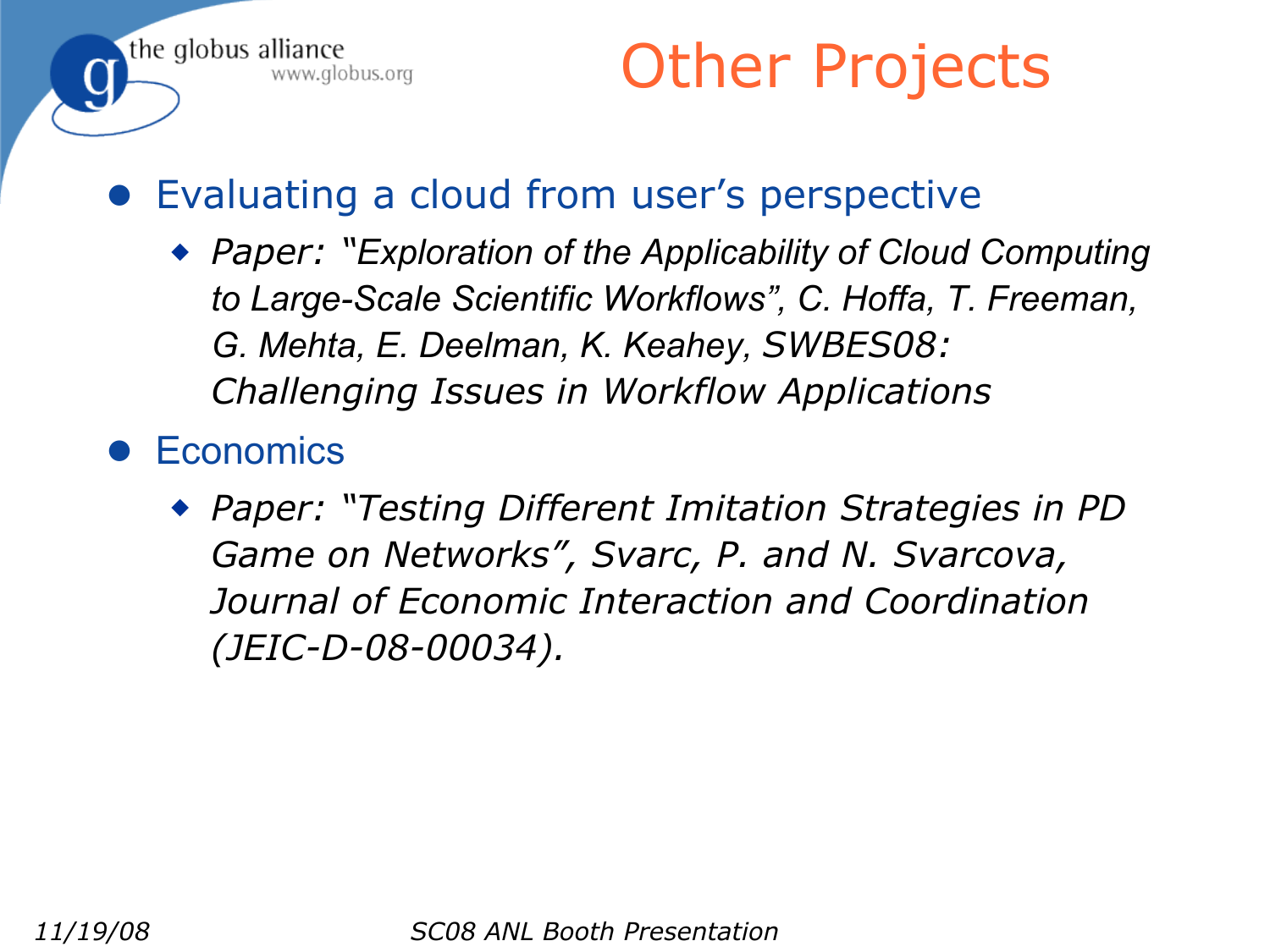

**Documentation Download Publications Science Clouds Community Resources Home News** 

| Have a   |  |
|----------|--|
| comment? |  |

If you'd like to share your experiences with Nimbus, please sign our questbook:

Thanks for your feedback!

Our Guestbook: see what users are saying!

"Xen was the obvious choice for the virtualization part, but it took me a fair amount of time to find a piece of software to manage the deployment of the VMs. I came across Globus virtual workspaces (Nimbus) and the Globus Toolkit. This was by far the best solution for deploying and managing the developer environments."

Scott Haskell, AdBrite.com, October 29, 2008

"\*\*VERY COOL\*\*.. you have done really nice work."

Nicholas Karonis, Northern Illinois University, October 20, 2008

"I've been around HPC for 10 years and this is without question the coolest thing I've seen in a long time!"

Ron Price, The University of Utah, October 16, 2008

*11/19/08 SC08 ANL Booth Presentation*

Send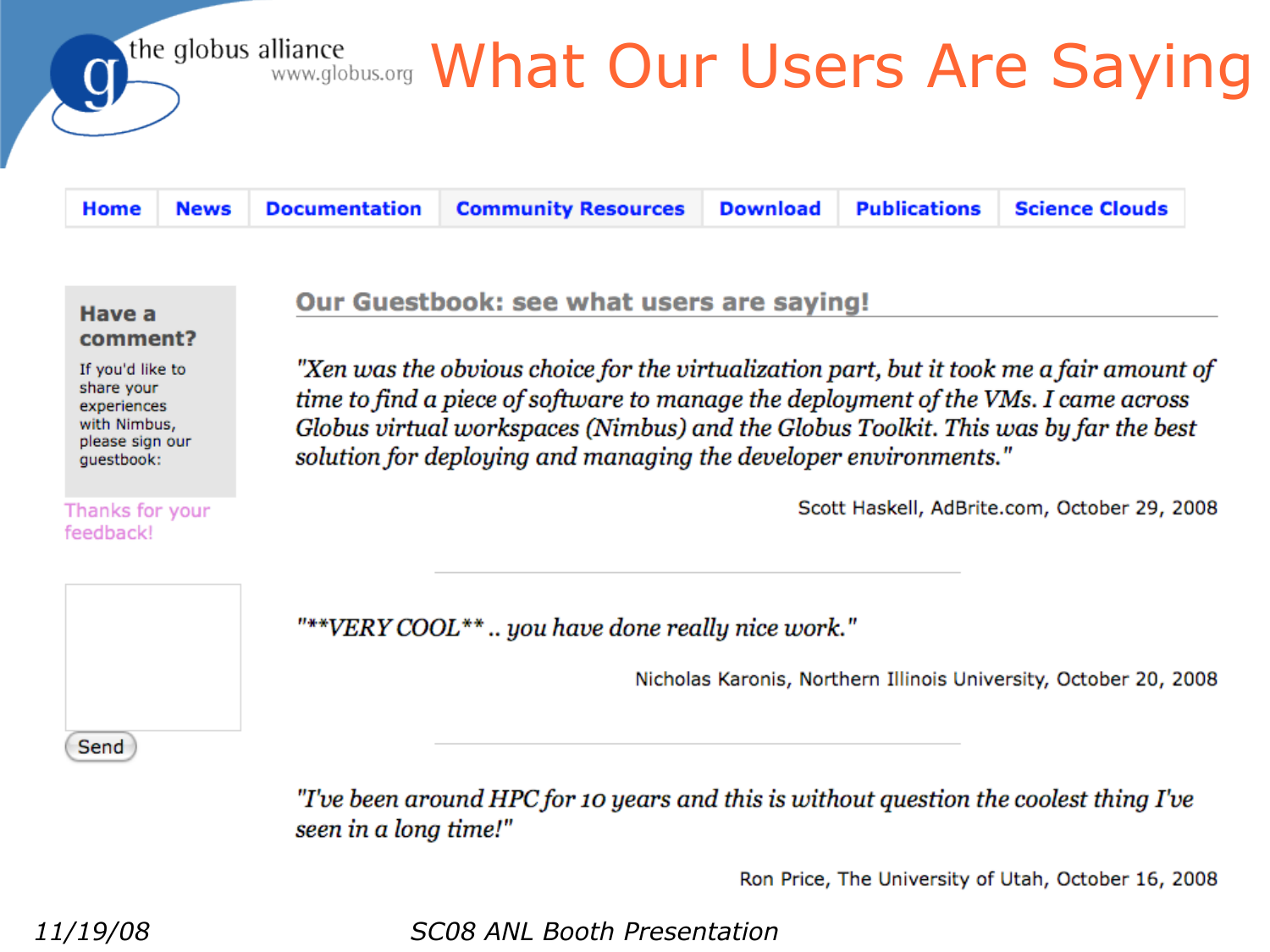# Getting Started

| Home News Documentation Community Resources Download Publications Science Clouds |
|----------------------------------------------------------------------------------|
|----------------------------------------------------------------------------------|

| <b>Clouds</b><br><b>Overview</b>    | <b>Science Clouds</b>                                                                                                                                                                                                                                                                                                                                                                                                                                     |
|-------------------------------------|-----------------------------------------------------------------------------------------------------------------------------------------------------------------------------------------------------------------------------------------------------------------------------------------------------------------------------------------------------------------------------------------------------------------------------------------------------------|
| <b>Marketplace</b>                  | <b>Available Science Clouds:</b>                                                                                                                                                                                                                                                                                                                                                                                                                          |
| <b>Client</b><br>quickstart         | To obtain access to a cloud, please contact the administrators of the clouds below.<br>Read cloud configuration notes carefully to ensure that you end up with the right software<br>and configuration.<br>• Nimbus @ University of Chicago<br>• Stratus @ University of Florida<br>• Wispy @ Purdue University<br><b>• Kupa @ Masaryk University</b><br>To get started follow the instructions in the cloud client quickstart quide. Please subscribe to |
| <b>One-click</b><br><b>clusters</b> |                                                                                                                                                                                                                                                                                                                                                                                                                                                           |
| <b>Cluster guide</b>                |                                                                                                                                                                                                                                                                                                                                                                                                                                                           |
| <b>Appendix</b>                     |                                                                                                                                                                                                                                                                                                                                                                                                                                                           |

workspace-user@qlobus.org for updates on cloud status (subscribe).

- Available to scientific projects
- Send us mail to get access
- Do the quickstart: you should be running in 15 minutes!
- Move on to create virtual clusters and virtual Grids